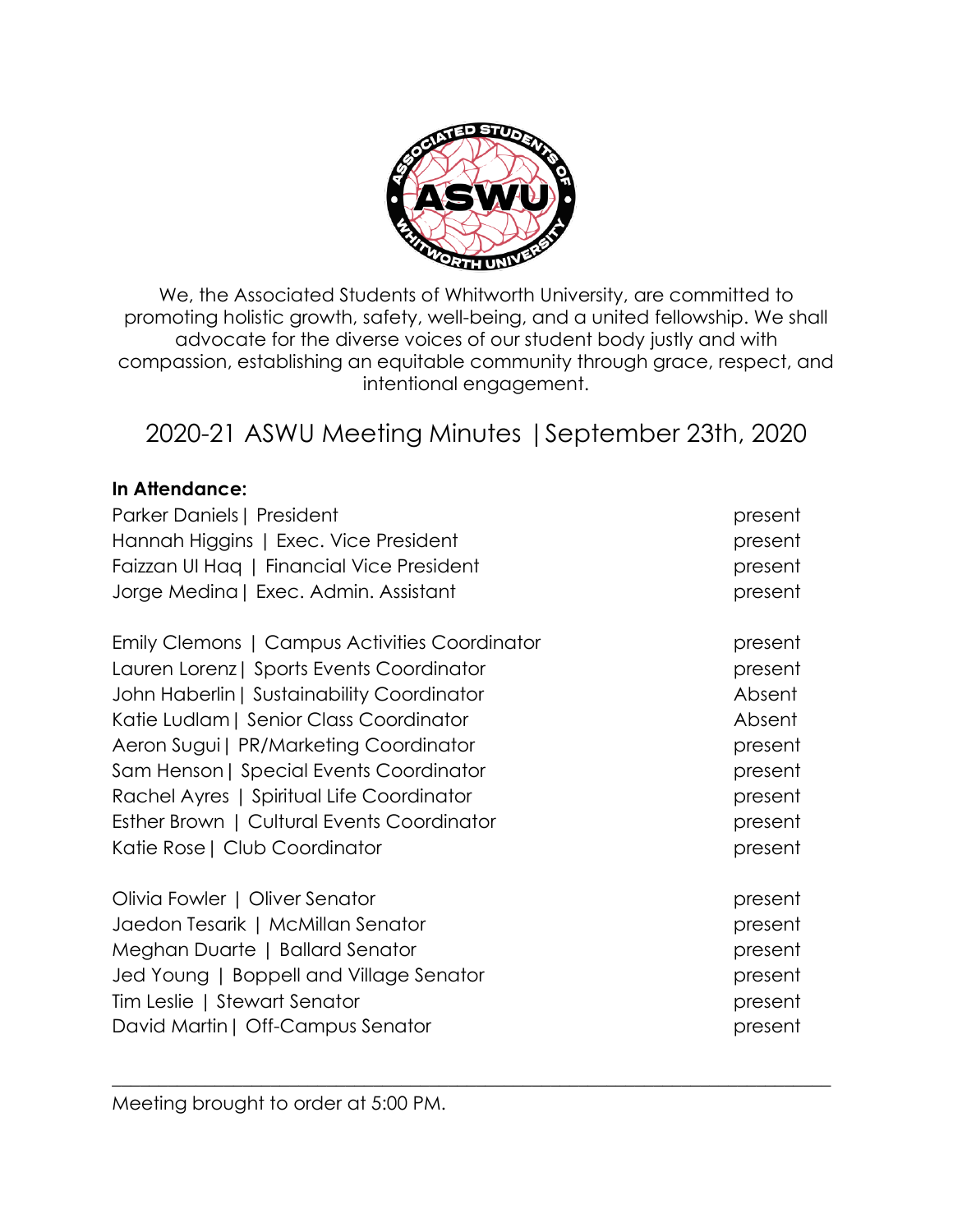Mission Statement read by Katie Rose

# **Approval of Minutes**

Motion by Jed, Seconded by Tim In favor: 6 | Opposed: 0 | Abstaining 0 Motion passes

## **Guest Speaker**

Gracie Pfau: We are talking about intramurals and what were offering. This year we are throwing E sports that entails games like FIFA, 2k, super smash bros. We are trying to find solutions for people to enjoy time and making this a large campus wide event. There will be a livestream broadcast of game in the HUB during dinner. We need different ways to get the word out to students and help advertising to people in the dorms. Contact me if you can help.

\_\_\_\_\_\_\_\_\_\_\_\_\_\_\_\_\_\_\_\_\_\_\_\_\_\_\_\_\_\_\_\_\_\_\_\_\_\_\_\_\_\_\_\_\_\_\_\_\_\_\_\_\_\_\_\_\_\_\_\_\_\_\_\_\_\_\_\_\_\_\_\_\_\_\_\_\_\_

\_\_\_\_\_\_\_\_\_\_\_\_\_\_\_\_\_\_\_\_\_\_\_\_\_\_\_\_\_\_\_\_\_\_\_\_\_\_\_\_\_\_\_\_\_\_\_\_\_\_\_\_\_\_\_\_\_\_\_\_\_\_\_\_\_\_\_\_\_\_\_\_\_\_\_\_\_\_

Jorge: when are you planning to do this?

Gracie: currently since you need an annual subscription, we want to host this year-round so a bit different, hopefully weekly tournament with prizes. Looking to find enough people to play. Hoping to be more inclusive with cross platform games to include more students.

Jorge: specific date?

Gracie: registration for fall outdoor season is Sunday but for e sports we have not set an official date so registration is currently open. Currently just trying to spread the word and sending out surveys to get more information. We will probably open registration until the end of October but open and close based on weekly tournaments.

Olivia: who do we contact and where to sign up for esports?

Gracie: contact my email @ [lpfau21@my.whitworth.edu](mailto:lpfau21@my.whitworth.edu) and to sign up you have to purchase a membership and then go to register under the intramurals page and register for e-sports so be on the lookout for more advertising and spread through word of mouth to let people know.

 $\_$  , and the set of the set of the set of the set of the set of the set of the set of the set of the set of the set of the set of the set of the set of the set of the set of the set of the set of the set of the set of th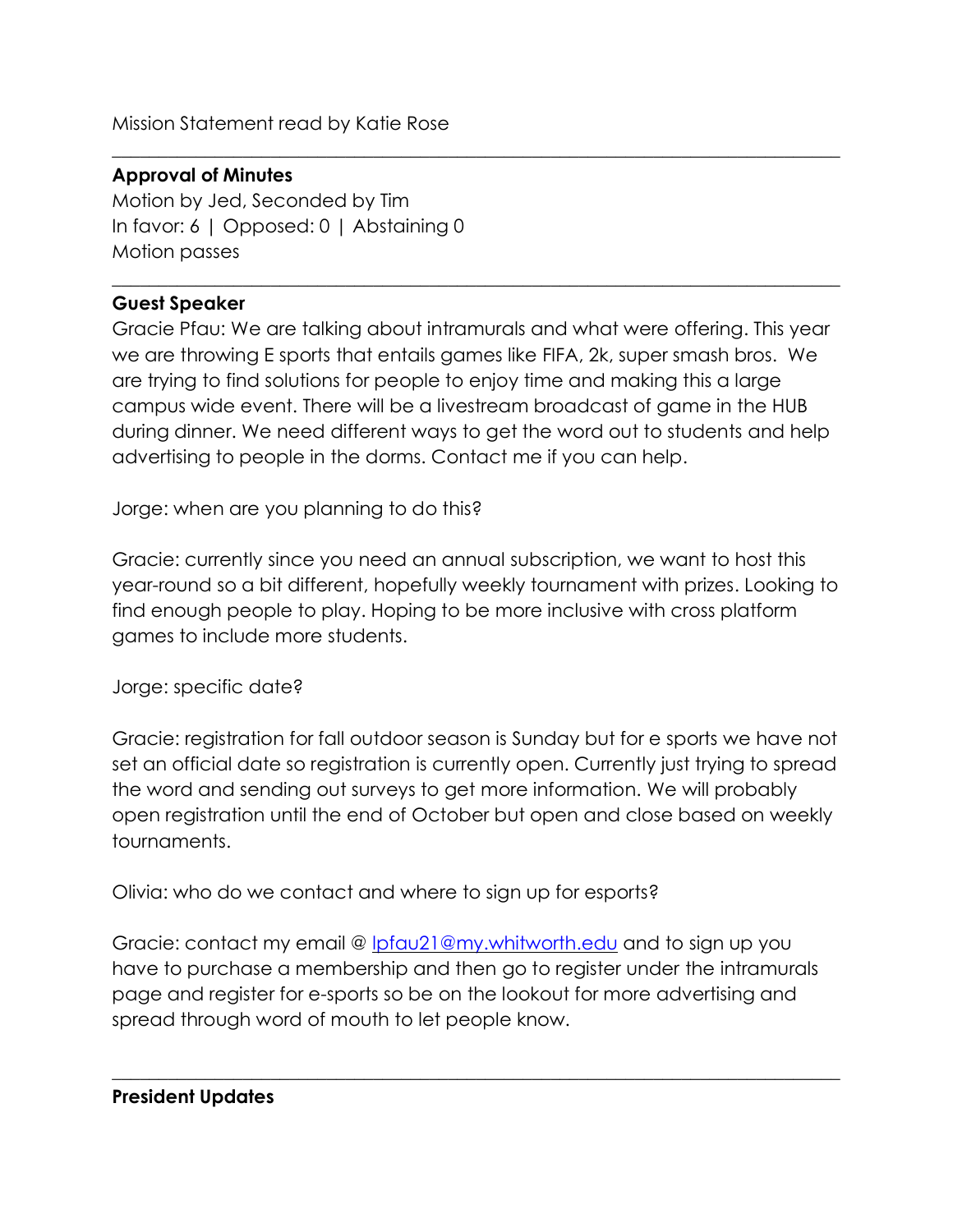Parker: We have 4 spots open for committees, so we are going to fill that out today. Board of trustees committees due Monday but they have to cut the amount of reps due to room restrictions so I left the first people on list to attend meetings. Accreditation meeting, Whitworth is up and onsite visit is scheduled for April 8th and 9th. Meeting with Jay Inslee last week with beck and other state figures such as other student presidents and I spoke on what Whitworth was doing. Jay liked what beck says to not do stupid stuff which is similar to WSU's don't be a covidiot and Jay Inslee brought health officials to talk. We don't know the long-term effects of this virus; it is a serious health condition, but health officials are working with universities. I talked to beck and numbers are a little high but overall I am happy with how they are and we can chug along.

## **FVP Updates**

Faizzan: Our accounts are at 20k each our meeting was last sunday on sept 20<sup>th</sup> and we tabled one requisition waiting for more information

 $\_$  , and the set of the set of the set of the set of the set of the set of the set of the set of the set of the set of the set of the set of the set of the set of the set of the set of the set of the set of the set of th

 $\_$  , and the set of the set of the set of the set of the set of the set of the set of the set of the set of the set of the set of the set of the set of the set of the set of the set of the set of the set of the set of th

Capital: \$20,000 Unallocated: \$ 20,000

## **EVP Updates**

Hannah: I have meal cards; I will say code word during shoutouts. If joining during livestream pick up at hub. We have had lots of interest for elections but no applications turned in yet but we have until Sunday. Campaigning opens on the first so be aware of that and engage with those running. Full group training because we will be adding 12 new members so training will be on October 18th at 1-4pm in RTT, lunch provided. BYOD

## David: what date?

Hannah: Oct 18 Sunday 1-4 pm and the student highlight is the hosanna team they did a great job putting it on and very appreciated.

 $\_$  , and the set of the set of the set of the set of the set of the set of the set of the set of the set of the set of the set of the set of the set of the set of the set of the set of the set of the set of the set of th

#### **Upcoming Events**

#### **Off Campus Lunch:**

David: next Friday October 2nd we are having lunch in loop for off campus students. Getting prepackaged meals like uncrustables and juice boxes throwback to elementary. It will be from 11-1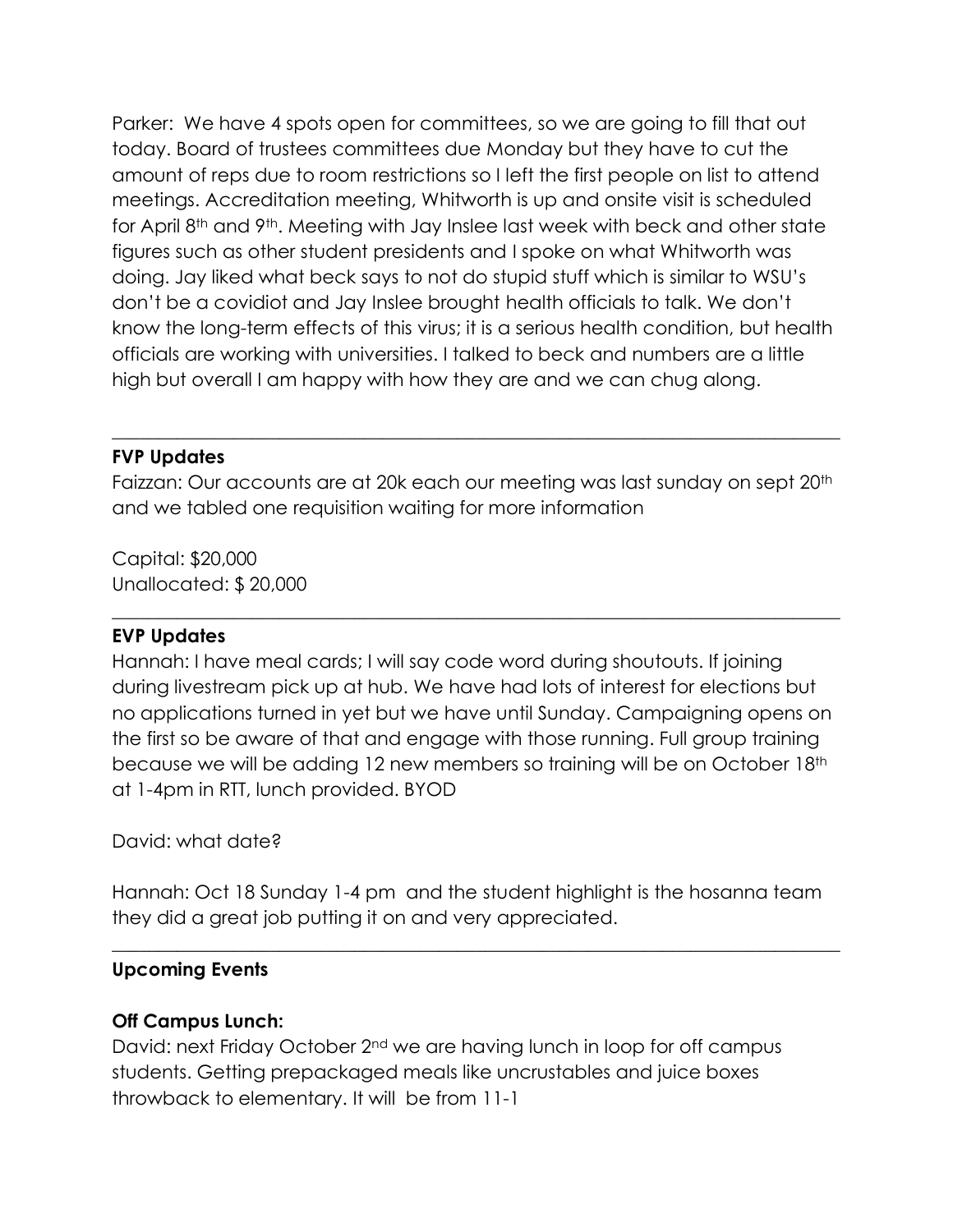#### **Marvel Trivia Night:**

Emily: Also on oct 2nd but later on feel free to get lunch and nap. Doing it on kahoot also have marvel cookies and giving away golden trophies with cash prize. That will be at 8 pm.

 $\_$  , and the set of the set of the set of the set of the set of the set of the set of the set of the set of the set of the set of the set of the set of the set of the set of the set of the set of the set of the set of th

## **Constituency Reports**

## **Stewart**

Tim: Stewart is epic as always, will refer to what I said last week, res hall participation higher this year despite covid. Not ton of interaction for office hours looking for ways to fix that.

## **McMillan**

Jaedon: doing good, a lot of students in lounges doing hw and playing games, so cool to see. Lots of questions of new positions and a lot of freshmen.

## **Off Campus**

David: we have lunch thing upcoming send out email for sign up but not much

#### **Ballard**

Meghan: also, lots of interest for incoming rep position which is cool to see, not as much hanging out in lounges but working on it starting to see community bonding lots at office hours

#### **Oliver**

Olivia: Oliver doing good got Wi-Fi fixed today, pushed back power outage so now this Saturday.

## **Boppell**

Jed: doing good office hours were eventful first session in lounge people were studying and talked to some people feeling good. Last two nights not as eventful.

 $\_$  , and the set of the set of the set of the set of the set of the set of the set of the set of the set of the set of the set of the set of the set of the set of the set of the set of the set of the set of the set of th

#### **Campus Vibes**

Katie Rose: register to vote if you are able.